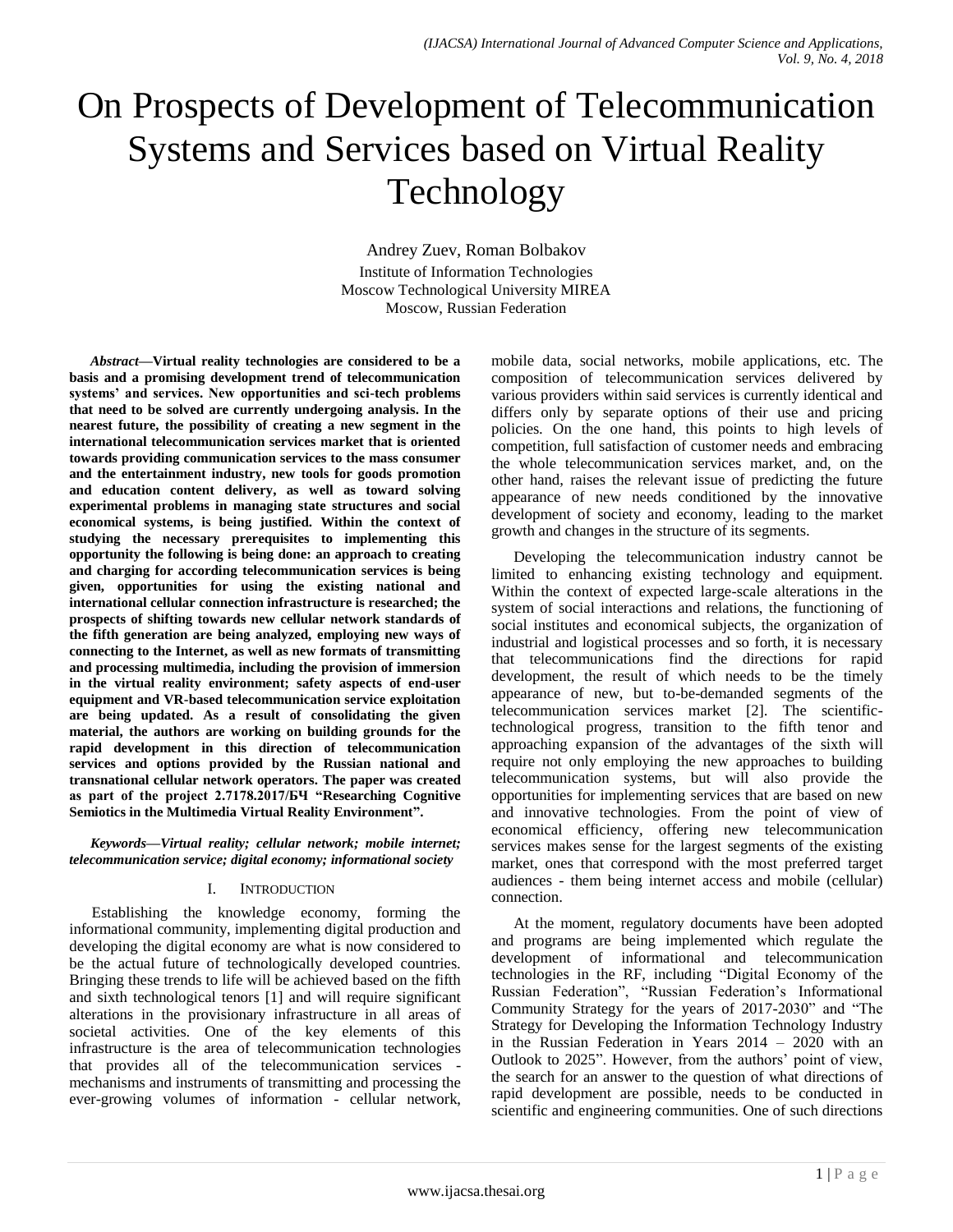may be the development of virtual reality (VR) to the extent of employing it as a basis to innovative services that are shaping the segment of the corresponding market. Immersiveness will be the key improvable feature of VR environments, and not only private individuals, but also legal entities will be its target audience, and the area of VR-technology use will include not only the multimedia exchange, but also practical tasks aimed at managing state structures and social-economical systems [3].

The article provides positive results of the analysis made by the authors of the capabilities and prospects of the new segment on world telecommunication services market in VR environment, their architecture and approach to billing approaches. The authors also present the result of designing an immertion telecommunication VR service "Virtual Situational Center".

# II. TELECOMMUNICATION SERVICES BASED ON VIRTUAL **REALITY**

Currently, the cellular network and mobile data are easily accessible in most of the countries of the world, and both the coverage and audience of these services are constantly growing. National and transnational mobile operators have coordinated the commutation issues between each other, as well as tarification issues regarding the users of local, regional and national infrastructures, and developed architectural and technological solutions can be distributed over the whole world in the future. Any cellular user will become identifiable by their telephone number, and additional telecommunication services based on VR technology may be provided to them through the use of the mobile services already open to them. Let us review the concept of implementing such an additional service based on a typical telecommunication system (TCS) of cellular data:

*1)* Modern mobile phones and smart phones are able to launch VR applications, these devices are used as screens for helmets (cardboard VR), therefore fulfilling the main function of TCS end-user devices.

*2)* Interaction with a launched VR application is conducted through the use of controllers similar to Samsung Gear VR, ones that complement the functionality of TCS end-user devices.

*3)* Send-receive device networks used to connect users to a service are supplied by the already used cellular network equipment - base stations, connection lines, commutation centers, etc.

*4)* In order for consumers to commute an additional service, one simply needs to add a server to a typical TCS, providing user synchronization throughout the use of a given VR application. Note that this server may also provide the resources necessary for the users who use any kind of Internet access.

Basically, the cellular network operator automatically provides their TCS and mobile data as necessary technical provision for the service in question. At that, they have no grounds for asking the user and/or operator (provider) for additional payments. As a result, the operator's additional expenses are only connected to supporting the synchronization servers. Apart from mobile phones and smart phones as enduser devices, any specialized VR device, such as HTC Vive or Oculus Rift may be used.

With that, the task of organizing functioning servers that synchronize VR applications remains quite challenging, since it entails the necessity to exploit specialized data processing centers. Defining the requirements for the equipment and software to be used there can be a separate research problem, solving which will call for, among other things, conducting a swries of experiments modeling the stress load put on the structure elements of the telecommunication service by enduser devices.

The general view of the service structure of telecommunication services in VR environments is shown in Fig. 1.

The general view of the VR service server is shown in Fig. 2.



Fig. 1. General view of the provided service structure.



Fig. 2. General view of the VR service server structure.

This description given on the approach to VR relecommunication services implementation and architecture is, of course, cursory and requires detailed elaboration. Their future specification will be one of the studies to be conducted by the authors.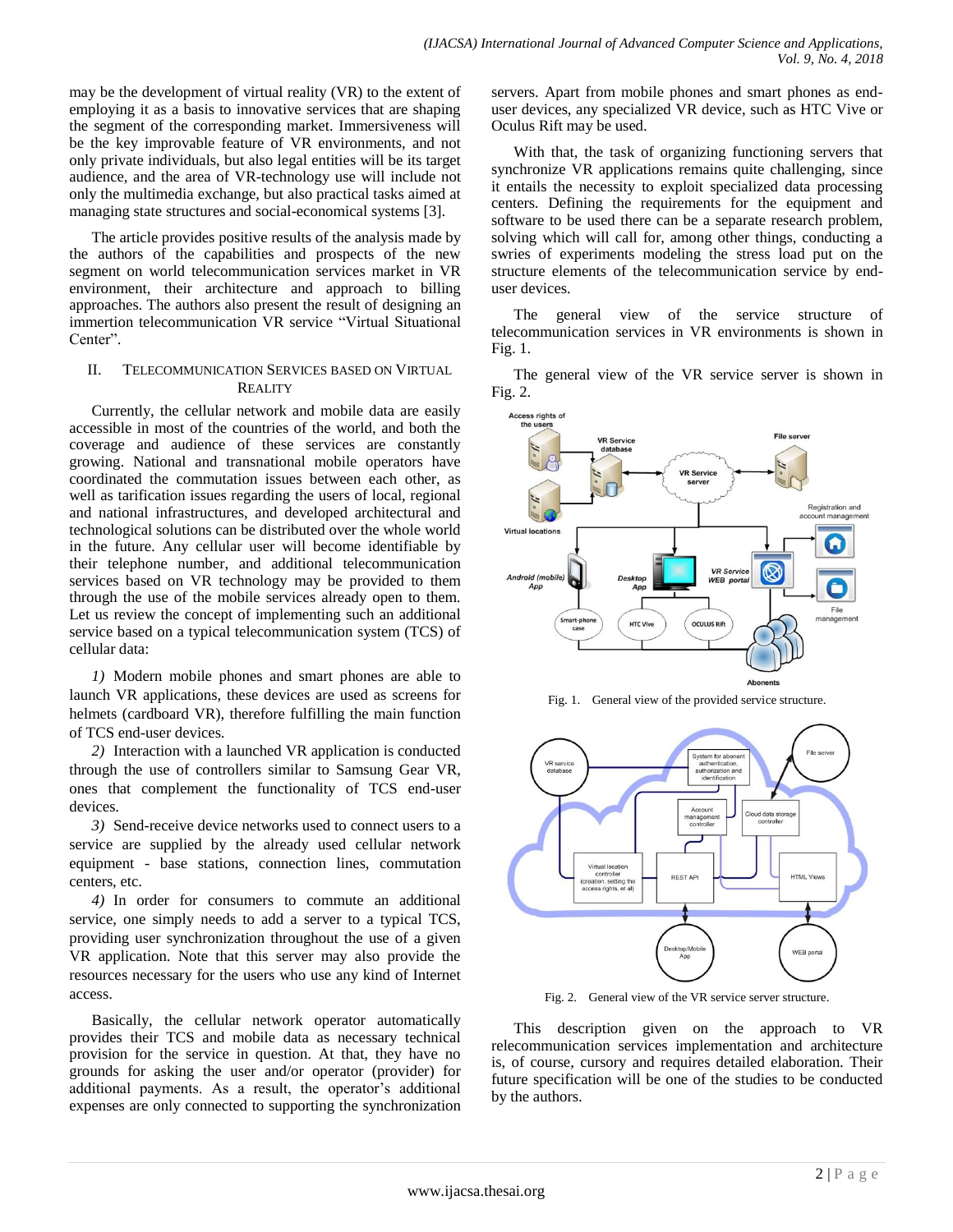The main factors currently limiting the wide spreading of the VR applications and, accordingly, the main tasks that need to be resolved in order to implement the telecommunication services based on it, are:

*1)* The necessity of providing sufficient computing powers of end-user devices for the given services while achieving the minimal possible sizes of said devices for the mobility of their users.

*2)* The necessity of quickly transmitting and processing large amounts of multimedia information.

In the near future, these tasks may have a comprehensive solution with a consideration of development tendencies in data transmission and processing described earlier:

*1)* Implementation of the fifth generation of connection standards expected in 2020 suggests an increase in data transmission of up to 20 times and reduction of lag time down to 10 times compared to the 4G standards used [4].

*2)* One of the International Telecommunication Union's (ITU) - a United Nations facility specializing in informational telecommunication technology - directions of activity is developing a specialized MPEG Immersive Media (MPEG-I) standard by 2022, providing not only transmission efficiency, but also its immersiveness [5] - creating a participation effect in the given environment.

*3)* The biggest players of the telecommunication services market are actively searching for new ways of setting up Internet access:

*a)* Facebook's Aquila project offers using land-based stations and drones.

*b)* Google's Project Loon offers using land-based stations and hot-air balloons in the stratosphere.

*c)* SpaceX's Falcon is oriented toward developing reusable satellite placement methods that would allow, among everything else, forming groups of lesser-sized cellular satellites on lower orbits while keeping to lower costs.

# III. TARIFICATION OF VR-BASED TELECOMMUNICATION **SERVICES**

The modern practice of providing telecommunication services is based on the principles of paying beforehand for a package of services that is to be used in the future. For instance, the cellular network user pays for a set of services and options from a certain amount of traffic Gbps, instant messages, minutes, etc. for the following month. A similar principle may be used for charging for new VR-based services - the package may include the summary length of connection sessions, the size of the cloud storage, the maximum number of session participants, the volume and composition of multimedia content, options for accessing social networks and gaming servers, end so forth, Table I. At the same time, it is possible to have both the options for fixed tarification with a limited number of packages with certain sets of services, as well as introducing flexible tarification, calculating the price of the package in accordance with the parameters entered by the user and quantifiable values of specific services included in said package. The last option would define the amount of a preliminary payment depending on such parameters and the combinations chosen by the user previously

| The composition of a VR telecommunication service<br>package | Tarification plans (package service options) |                |                |          |           |
|--------------------------------------------------------------|----------------------------------------------|----------------|----------------|----------|-----------|
|                                                              | Plan 1                                       | Plan 2         | Plan 3         | $\cdots$ | Plan n    |
| Session duration (minutes)                                   | A1                                           | A <sub>2</sub> | A <sub>3</sub> | $\cdots$ | variative |
| Max number of users (people)                                 | P <sub>1</sub>                               | P <sub>2</sub> | P <sub>3</sub> | $\cdots$ | variative |
| Max volume of traffic (Gb)                                   | T1                                           | T <sub>2</sub> | variative      | $\cdots$ | variative |
| Cloud storage size (Gb)                                      | V <sub>1</sub>                               | variative      | variative      | $\cdots$ | variative |
| Access to social networks (yes/no)                           | no                                           | yes            | yes            | $\cdots$ | yes/no    |
| Access to gaming servers (yes/no)                            | no                                           | yes            | yes            | $\cdots$ | yes/no    |
| Online television (yes/no)                                   | no                                           | no             | yes/no         | $\cdots$ | yes/no    |
| .                                                            | .                                            | .              | .              | $\cdots$ | .         |
| Virtual cinema (yes/no)                                      | no                                           | no             | yes/no         | $\cdots$ | yes/no    |
| Package price (currency unit)                                | S <sub>1</sub>                               | S <sub>2</sub> | S <sub>3</sub> | $\cdots$ | Sn        |

TABLE I. AN EXAMPLE OF VR TELECOMMUNICATION SERVICES PACKAGE TARIFICATION

In accordance with the "Digital Economy of the Russian Federation" program, virtual and augmented reality technology is one of the nine directions depicted as one of the main directions of cross-cutting digital technology. Digital industry development directions and key institutions covered by the program cater to the development of the already existing conditions for the appearance of breakthrough and promising cross-cutting digital platforms and technology, as well as creating the conditions for launching new platforms and technology where competencies are formed for market and economy (areas of activity) growth. In this context, Russia's national and transnational network operators are gaining an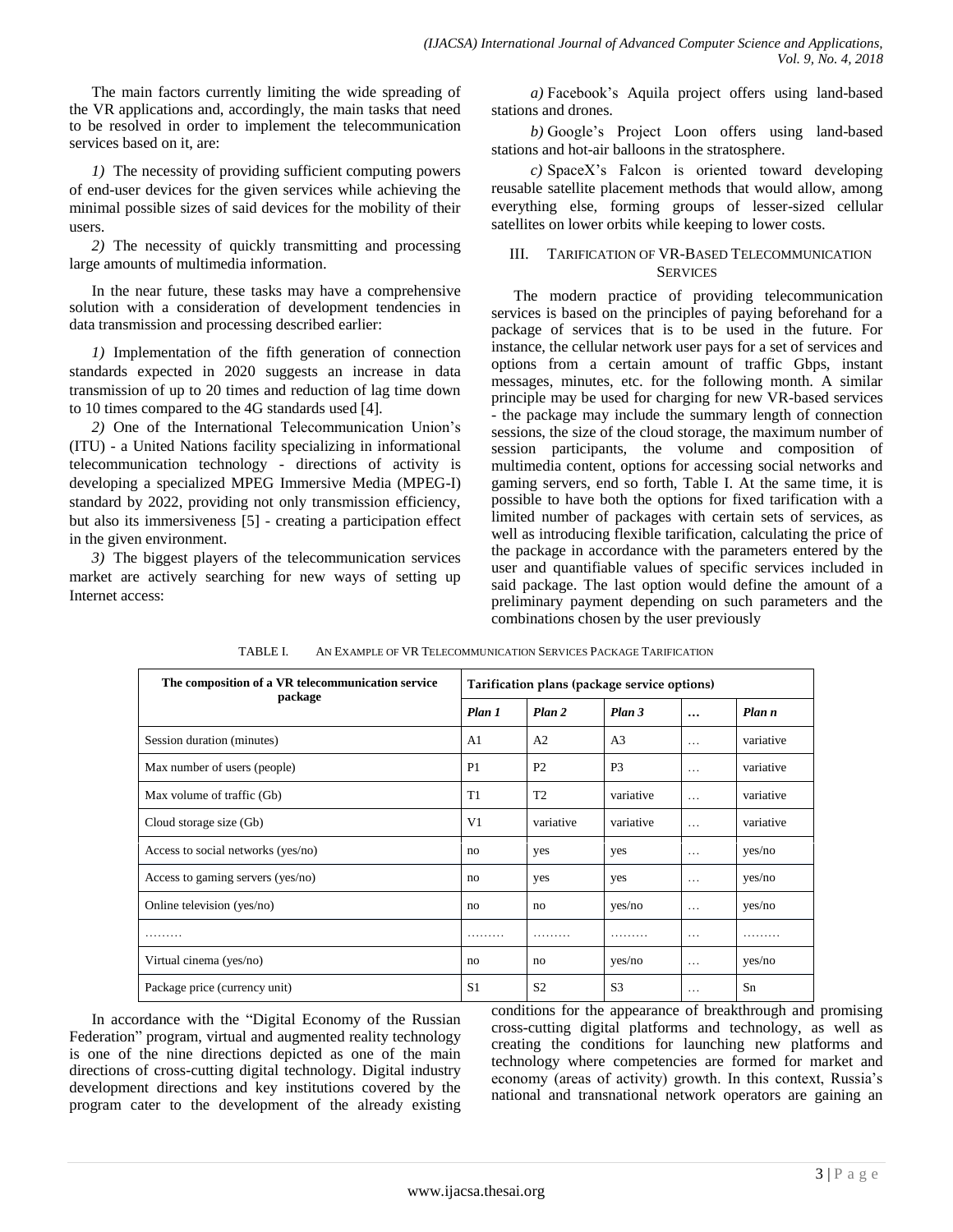opportunity to organize an innovative telecommunication service [6] that has no competition and presents itself as a new and, potentially, high-grossing segment of the telecommunication services market. Considering the absence of competition and a basically free use of the whole existing TCS infrastructure of other mobile operators, all users of the mobile and stationery internet can be considered potential users of this service on a world-wide scale. From this point of view, a corresponding project not only fully complies with the Russian Federation's Informational Community Strategy for the years of 2017-2030, but can also be considered as an innovative source of national income in terms of digital economy. However, considering the current level of VR development in Russia, an issue arises in terms of finding and choosing a platform for designing and prototyping the services described.

## IV. CURRENT RESULTS AND SCIENTIFIC TECHNOLOGICAL AND PRACTICAL TASKS

At the Moscow Technological University's Information Technologies Institute (IIT MIREA), a telecommunication service prototype based on VR has been designed and is currently successfully tested. Mobile devices, as well as HTC Vive and OculusRift headsets may be used as end-user devices. Users have access to an option of synchronized interaction with each other and the objects of the virtual reality, including audio and video playback, watching videos recorded by remote cameras, working with graphic images and PDF documents. An option has been designed for forming a set of personal user virtual environments, as well as using them for a cooperative and/or personalized cloud storage [7]. The project was named "The Virtual Situational Center" and was presented at the Junction 2017 hackathon as SCVR (Situation Center Virtual Reality) (first place in Microsoft challenge of Entertainment track). Solutions it includes are universal and can be used for implementing telecommunication services based on VR for various practical areas and tasks, both for mass use and solving specific tasks in social-economic process management. Let us review the examples of areas of possible application of such innovative telecommunication services:

*1)* A virtual situational center (center for strategic management, situation room, control station, multimedia center, etc. [3]) - a set of methodical, informational, hardware and software devices, aimed at managers and/or groups of experts. The relevance of this service on various levels of state and corporate management is partly determined by the need for raising decision-making efficiency based on a large number of information sources and streams under time pressure.

*2)* A virtual office (conference room) - a telecommunication service providing interactive communication with employees and contractors for higher work efficiency and less time-spending on meeting/negotiation organization, discussing and coordinating documentation, etc.

*3)* A virtual office for analytic - a service for organizing individual and collective expert work when analyzing multimedia information that depicts the aspects of the situation that is undergoing analysis. It offers an opportunity of visualizing evidence and factors, physical individuals and legal entities, objects and locations in a virtual environment in order to form, show and analyze the connection between them. Using this service on a mobile device allows, for instance, efficient access to visualized information and expert interaction during business trips and onsite events.

*1)* Virtual communication in social networks and messengers (Facebook, Twitter, Vkontakte, etc., Skype, Viber, WhatsApp, etc.) significantly improves the opportunities for exchanging media content, raising competitive performance and user attraction, provides new opportunities for posting advertising content.

*2)* The entertainment industry, education and goods promotion - multiplayer online games in VR environments may become one of the main development trends of the gaming industry, virtual tours and educational content can be in high demand on every educational level, and virtual advertising can become a more vivid method of visualization and goods usage.

*3)* Addition to mobile and video connection services using a VR-based telecommunication service on a mobile device grants new opportunities and forms of communication for users.

During the process and according to the results of the "Virtual Situational Center" project, a series of scientific technological and practical tasks has been fulfilled, in order to effectively use VR technology for forming new telecommunication services:

*1)* End-user device miniaturization: minimizing mass-size parameter values and composition of equipment used. In pursuit of this, IIT MIREA is designing a construction, hardware and software of a compact VR helmet and manipulator that will allow using a mobile phone and all options of interactive communication.

*2)* Researching aspects of human-machine interaction and special features of information perception in VR environments. In this direction, in terms of a governmental task, IIT MIREA is implementing the 2.7178.2017/БЧ project "Researching Cognitive Semiotics in the Multimedia Virtual Reality Environment".

*3)* Designing and improving methods of providing immersiveness for VR environments, including the development and implementation of special standards for multimedia information processing and playback.

*4)* Researching the effect hardware and working patters have on the state of the user, designing recommendations and demands to protecting him from harmful factors. Special attention needs to be paid to researching the influence VR devices have on organs of sight, and researching the environments' effect on the users' psycho-emotional state.

*5)* Designing and developing a specialized convergent billing system that would allow user commutation in VR environments and access to multimedia content, tarification and payments to the service provider.